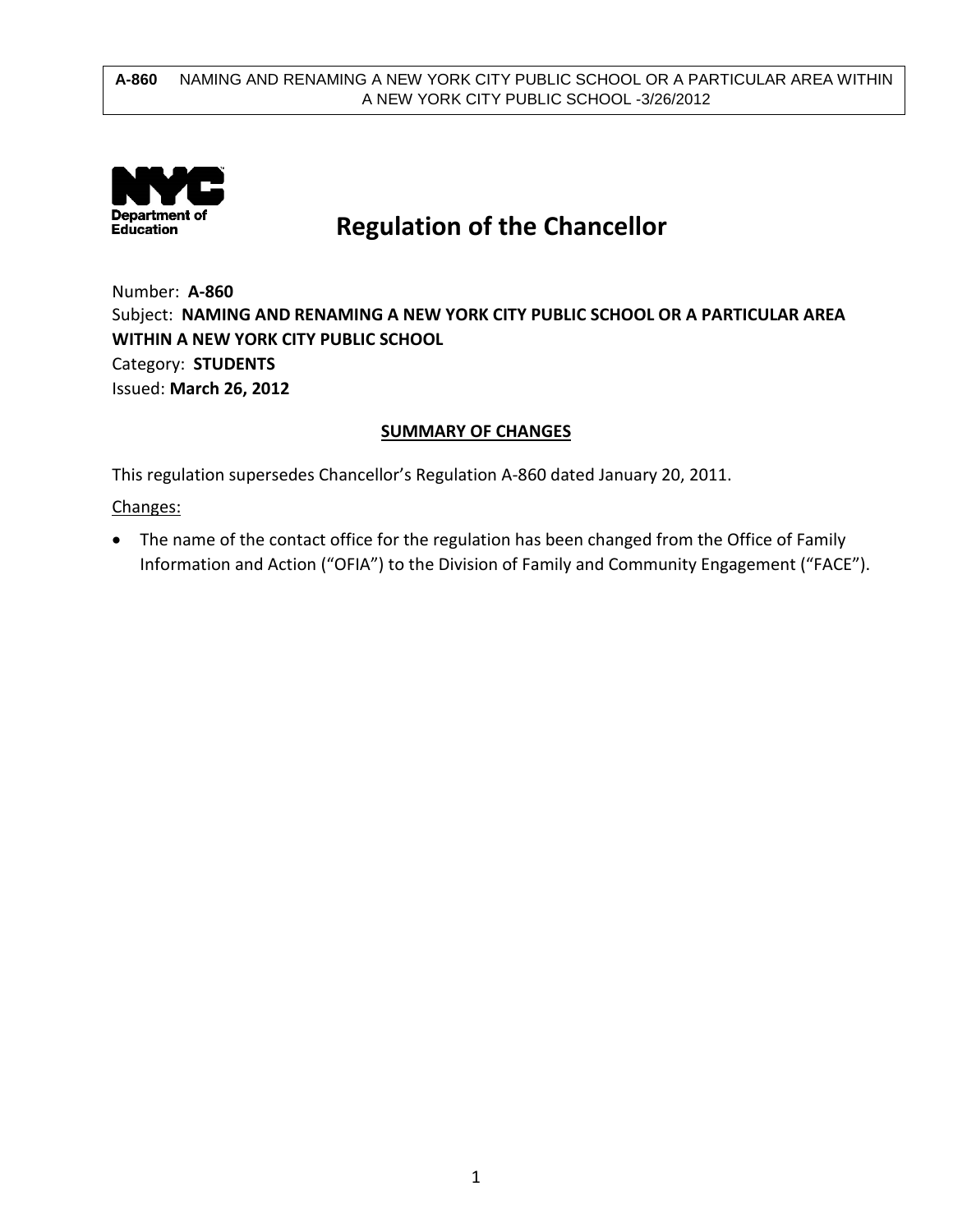

# **Regulation of the Chancellor**

Number: A-860

Subject: NAMING AND RENAMING A NEW YORK CITY PUBLIC SCHOOL OR A PARTICULAR AREA WITHIN A NEW YORK CITY PUBLIC SCHOOL Category: STUDENTS Issued: March 26, 2012

## **ABSTRACT**

This regulation provides the rules and procedures that must be followed for the naming and renaming of public schools. It also specifies the rules and procedures to name designated areas of a public school in honor of a donor or grantor or in honor of a deceased person special to the local school community. School facilities, in whole or part, may not be named or renamed under any procedure that deviates from this regulation. Schools may not be named or renamed after living persons. Other than to recognize a grant or donation, particular areas of schools may not be named after living persons.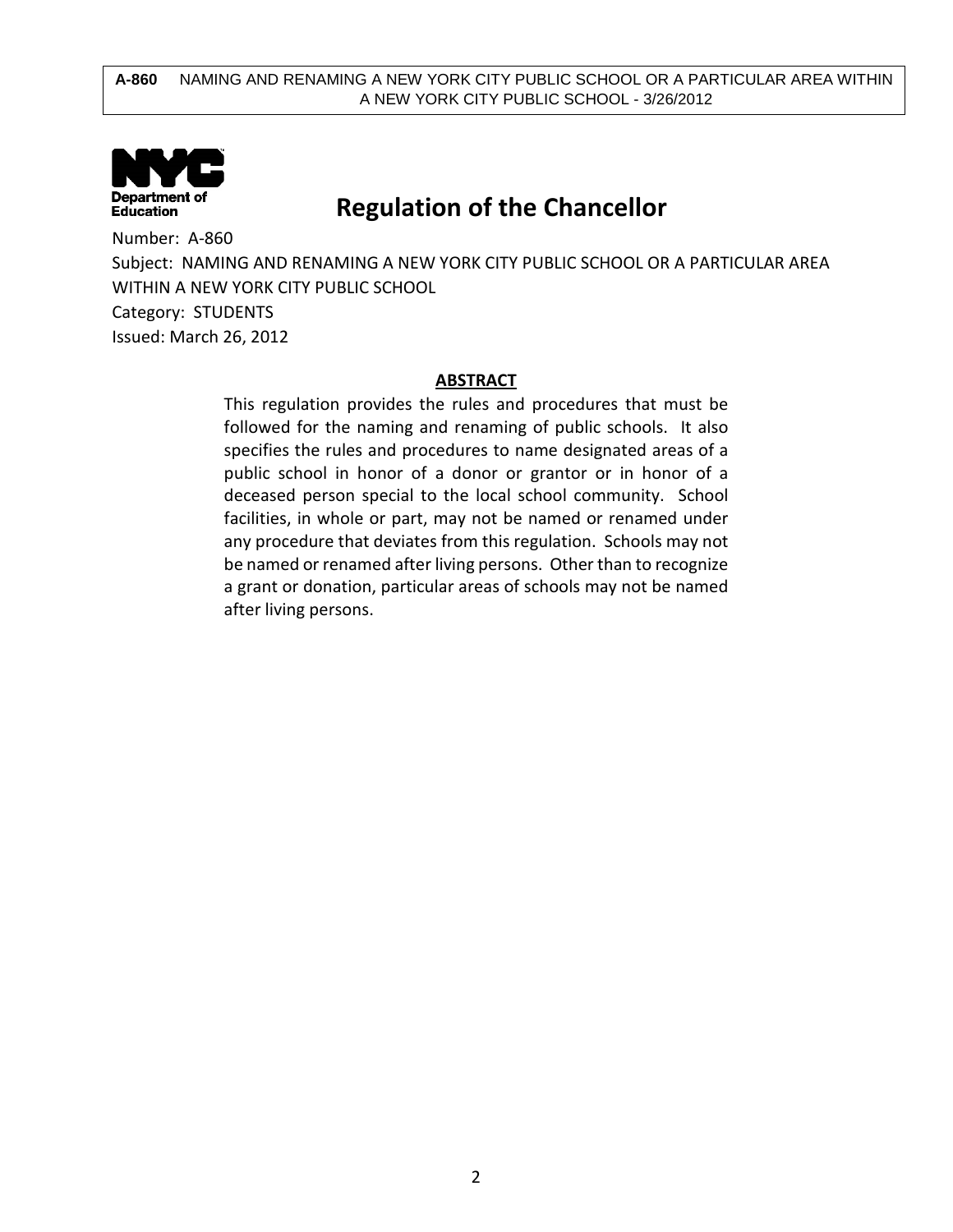# **I. RULES AND PROCEDURES TO NAME OR RENAME A NEW YORK CITY PUBLIC SCHOOL**

- A. The Chancellor shall have ultimate authority over the naming and renaming of all public schools.
- B. The school shall assume any costs associated with the renaming of a school, including, but not limited to, signage.
- C. Schools shall follow the procedures in this regulation and submit a proposed name change for approval by the Chancellor's designee, as specified below, by March  $1<sup>st</sup>$  of the year before the name change is to take effect.
- D. Schools may not be named after living persons.

To the extent practicable, the next of kin of the deceased person should be consulted regarding the proposed naming.

E. Original naming of a new school

 $\overline{a}$ 

The original naming of a new school shall be proposed by the new school planning team, $1$  in consultation with the Division of Portfolio Planning. For schools under the jurisdiction of a community school district, the proposal shall be sent to the Division of Family and Community Engagement ("FACE") for review and approval on behalf of the Chancellor. For high schools, the proposal shall be sent to the Office of Student Enrollment ("OSE") for review and approval on behalf of the Chancellor.

- F. First naming of an existing numbered school and renaming of existing schools
	- 1. All proposals for the naming of existing schools shall be submitted to the principal of the school to be named or renamed.
	- 2. When an existing school is already named after a deceased person, to the extent practicable, efforts shall be made to inform relatives of the proposed change. Relatives shall be offered an opportunity to express opinions, if any, about the renaming of the school.
	- 3. The school principal shall ensure that the proposed name change is presented for discussion and a vote on whether to support the proposal at a meeting of the Parent Association or Parent-Teacher Association ("PA") of the school. The PA's recommendation and vote shall be duly noted in the PA minutes.
	- 4. The proposed name change must be approved by both the PA and the principal in order for the name-changing process to proceed.

<span id="page-2-0"></span> $1$  The new school planning team shall include teachers, parents, students, intermediary representatives (if applicable), community-based partner representatives (if applicable), and the designated school leadership.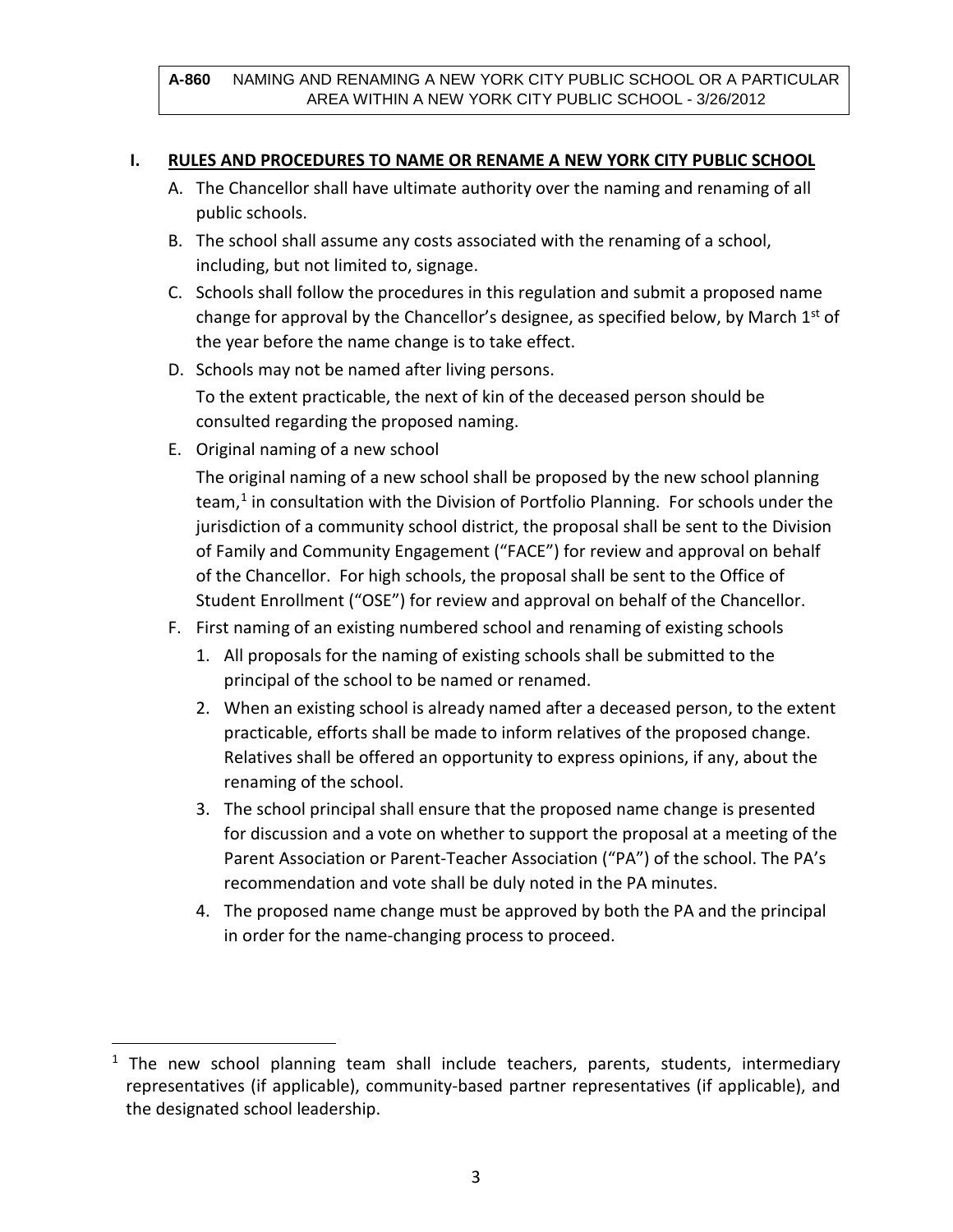- 5. The proposed name of a public school shall be published in an appropriate manner to provide general public notice such as, but not limited to, the New York City Department of Education's website using the official public notice entitled, "Public Notice of Proposed Name for a School, Change of Name for an Existing School, or Naming/Renaming of a Particular Area in a School" (see Attachment No. 3).
- 6. If approved by the PA and the principal, the principal shall forward the proposed name change to the appropriate superintendent, indicating his/her approval and shall submit a copy of the PA minutes reflecting its approval and vote.
- 7. Paragraphs I.F.7, I.F.8, and I.F.9 apply only to schools under the jurisdiction of a community school district. For all other schools, proceed directly to paragraph I.D.10 below. For schools under the jurisdiction of a community school district, the community superintendent must make a recommendation with respect to the proposed name change.
- 8. The community superintendent shall present the proposed name change, along with his/her recommendation, at a public meeting of the appropriate
- 9. Community Education Council ("CEC"). The CEC must accept public comment in response to the proposed name change and vote on whether to support the proposed name change. The CEC's vote and resulting recommendation shall be duly noted in its minutes of the public meeting.
- 10. The appropriate superintendent shall submit the proposed name change and the CEC's recommendation to FACE for review and approval by the Chancellor or his designee. The superintendent shall use the form entitled "Request to Name a School or to Change the Name of an Existing School" for this purpose (see Attachment No. 1). The request shall: a) indicate the principal's approval; b) include a copy of the minutes indicating the PA's approval and vote; c) indicate the superintendent's recommendation; and d) include a copy of the CEC public meeting minutes indicating its recommendation and vote. **Note**: schools must follow the foregoing steps and submit a proposed name to FACE for the Chancellor's approval by March  $1<sup>st</sup>$  of the year before the proposed name change is to take effect (for example, a name change for September 2011 must be submitted by March 1, 2010).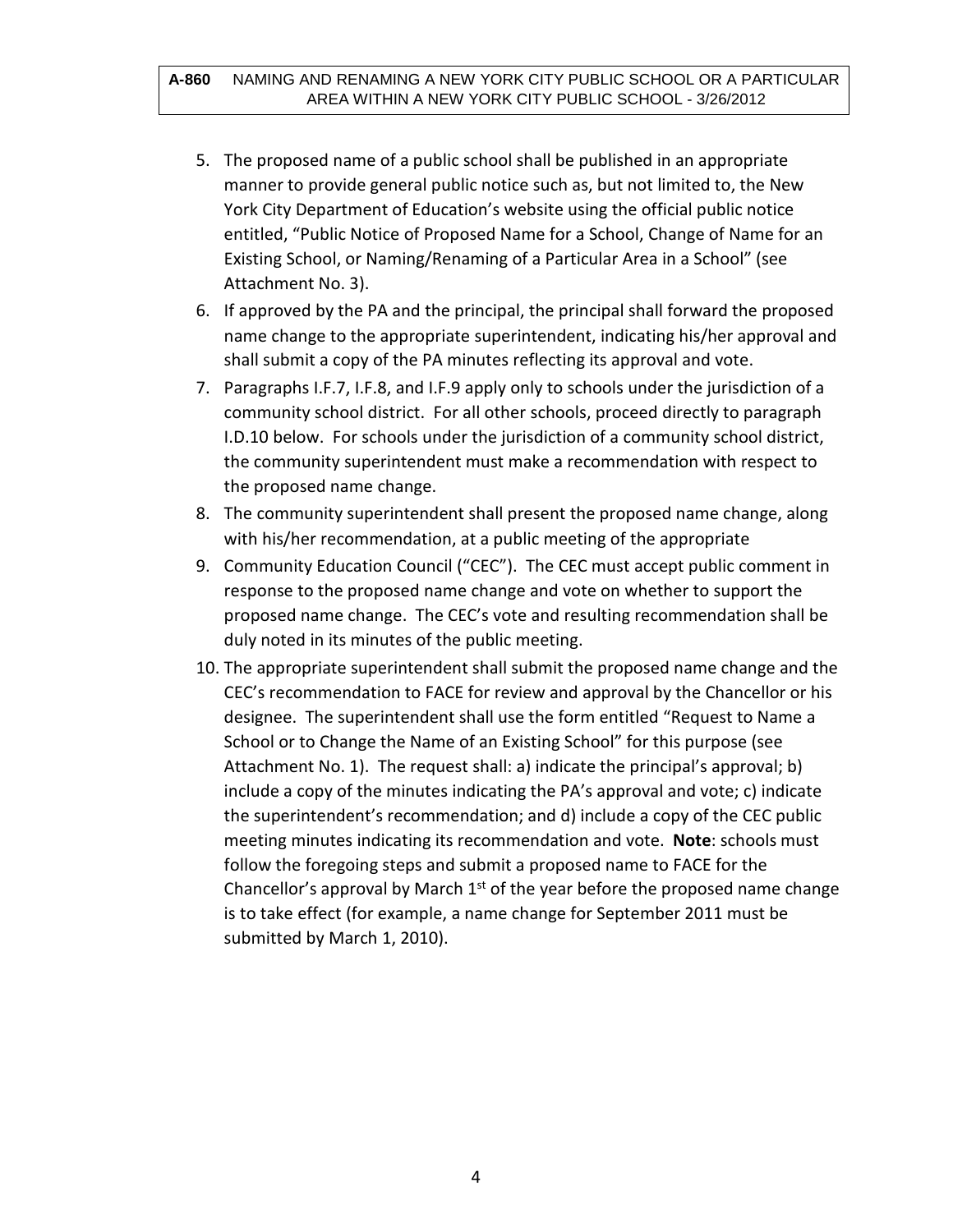- 11. For schools not under the jurisdiction of a community school district, the appropriate superintendent shall submit a proposed name change to OSE for review and approval by the Chancellor or his designee. The superintendent shall use the form entitled "Request to Name a School or to Change the Name of an Existing School" for this purpose (see Attachment No. 1). The request shall: a) indicate the principal's approval; b) include a copy of the minutes indicating the approval and vote of the PA; and c) indicate the superintendent's recommendation. **Note**: schools must follow the foregoing steps and submit a proposed name to OSE for the Chancellor's approval by March  $1<sup>st</sup>$  of the year before the proposed name change is to take effect (for example, a name change for September 2011 must be submitted by March 1, 2010).
- 12. The Chancellor or his designee must give final approval to the name change. If the proposed name is approved, the Chancellor's designee will communicate the approval to the principal. The school shall not start using the new name in any context before receiving notification of approval.
- G. A school name, once selected, shall not be changed within ten years of naming. In the event that a school's new name includes the name of a partner organization and the partnership is dissolved before the ten-year period expires, the Chancellor or his designee shall change the name of the school to remove the partner.
- H. Within any borough, no primary, elementary, middle, intermediate, or junior high school may be assigned a name duplicating the name assigned to any other such school. No high school may be assigned a name duplicating the name assigned to any other high school in the New York City School District. No special education school may be assigned a name duplicating the name of any other special education school in the New York City School District.

# **II. NAMING A PARTICULAR AREA OF A PUBLIC SCHOOL IN HONOR OF A DONOR OR GRANTOR**

- A. The Chancellor shall have authority over the assignment of names and designated areas of any public school including, but not limited to, playgrounds, fields, gymnasiums, stadiums, swimming pools, libraries, cafeterias, classrooms, laboratories, extensions or annexes ("Specialized Areas") in recognition of donors or grantors. For proposals to name or rename an entire school in honor of a grantor/donor, the procedures in Section I shall apply.
- B. Specialized Areas may be named only in recognition of donations or grants. The honorific naming may be under the individual, partnership, corporate, or foundation names of donors or grantors.
- C. Procedures for Naming Specialized Areas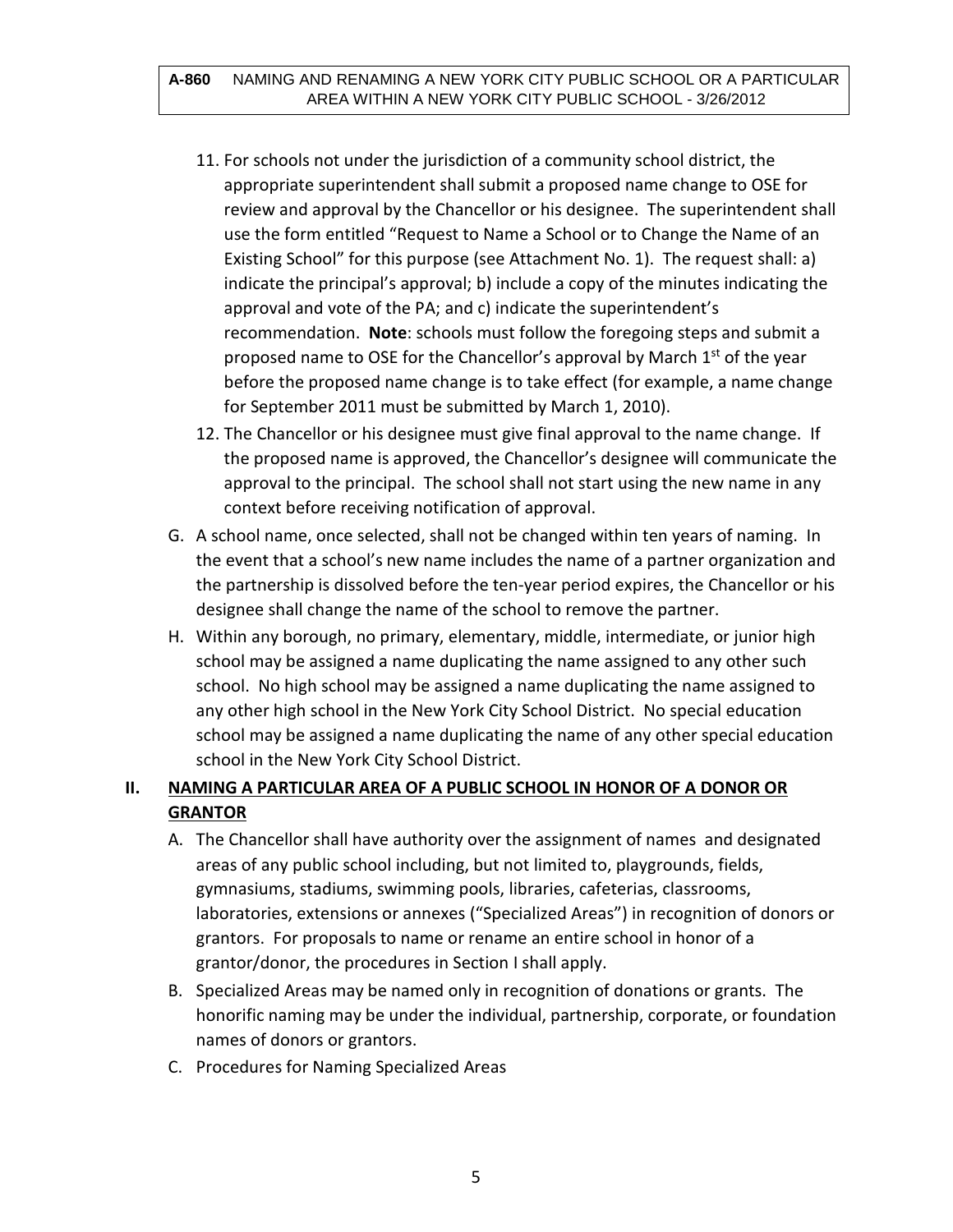- 1. In the naming of a Specialized Area under this section, advance determinations must be made that the acceptance and use of affected gifts or grants as well as the naming of the Specialized Area are appropriate and in the best interests of the New York City public school system. The principal of each affected school shall approve the proposed name and shall ensure that the proposal is presented at a meeting of the school's PA for discussion and a vote on whether to support the proposal. The PA's approval and vote shall be duly noted in the PA minutes.
- 2. After acceptance by the principal and the PA, the proposed name of a Specialized Area of any public school shall be published in an appropriate manner to provide general public notice such as, but not limited to, the New York City Department of Education's website using the form entitled, "Public Notice of Proposed Name for a School, Change of Name for an Existing School, or Naming/Renaming of a Particular Area in a School" (see Attachment No. 3).
- 3. All requests for the approval of a name for a Specialized Area of any public school in recognition of a donor(s) or grantor(s) shall be addressed as follows:

New York City Department of Education Office of Strategic Partnerships Attn: Naming Committee 52 Chambers St. - Room 305 New York, NY 10007

The Office of Strategic Partnerships Naming Committee ("Naming Committee") may adopt operational rules and procedures, as necessary. All approval requests submitted to the Naming Committee must use the form entitled, "Request to Name a Designated Area of a School for a Donor or Grantor" (see Attachment No. 2). The request shall indicate the principal's approval and shall include a copy of the PA's minutes reflecting the PA's vote and approval.

D. The Department shall not be obligated to retain an honorary naming in excess of a period of five years. The Department reserves the right to rename an area named in recognition of a donor or grantor in the event of any illegal or immoral activity by the grantor that would be inconsistent with or damaging to the Department or the City's name or reputation.

# **III. NAMING A PARTICULAR AREA OF A PUBLIC SCHOOL TO HONOR A DECEASED PERSON PARTICULARLY SPECIAL TO AN INDIVIDUAL SCHOOL**

A. Naming of Non-specialized, General Classrooms or Offices

The school principal shall have authority to approve the naming of non-specialized, general classrooms or offices in honor of deceased persons who are found to have made extraordinary, long-lasting educational or other contributions to the school.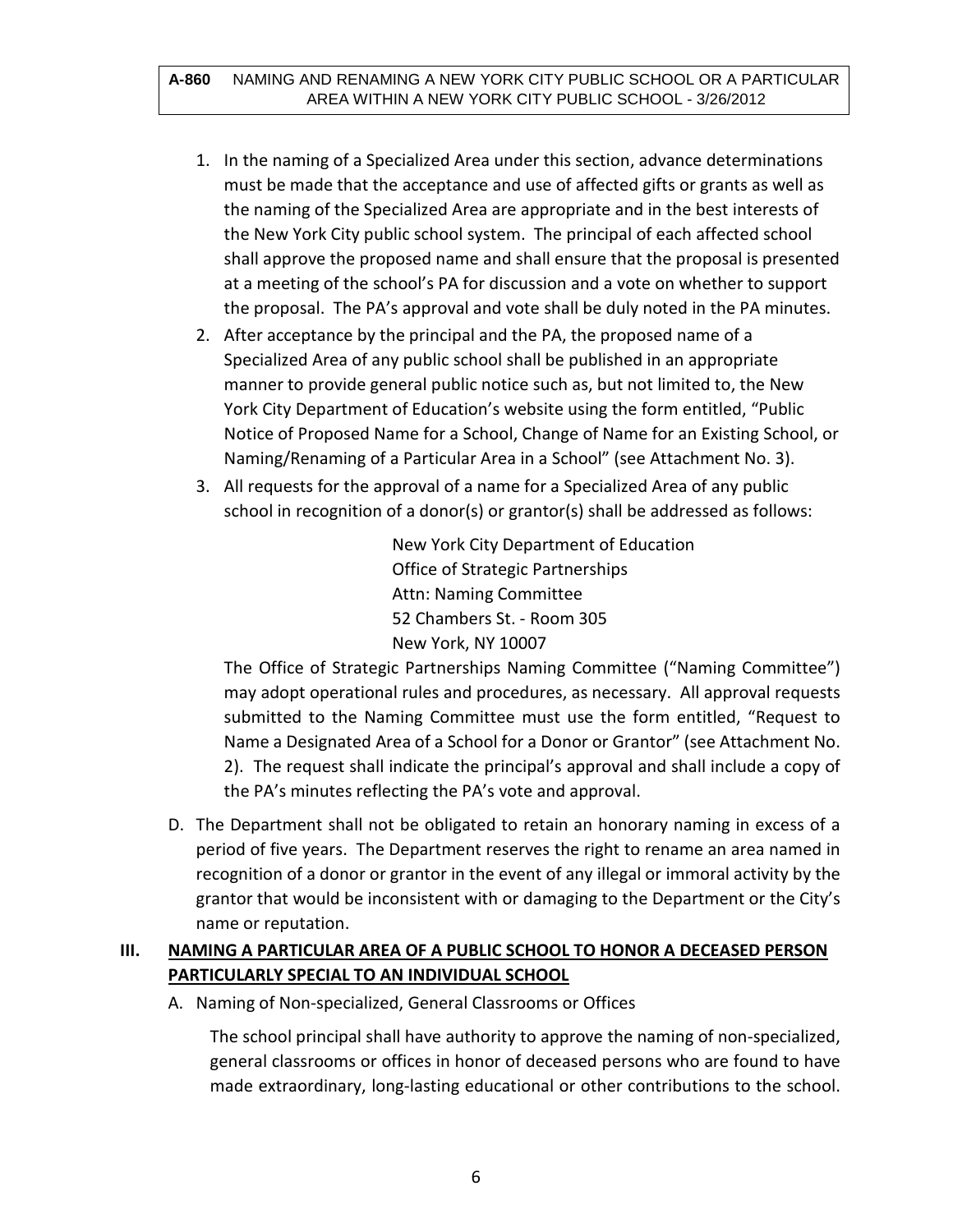Non-specialized, general classrooms or offices may not be named after living persons.

- 1. A request to name or rename a general classroom or office must be presented to the PA for discussion and vote.
- 2. The proposed name shall be approved by both the principal and the PA.
- B. Naming of Specialized Areas

Only the Chancellor or his designee(s) may name or rename specialized areas - school playgrounds, fields, gymnasiums, stadiums, swimming pools, libraries, cafeterias, laboratories, extensions, annexes, or public areas of schools.

- 1. A request to name such a specialized area must be approved by the principal and presented to the PA for discussion and vote. The PA's approval and vote shall be duly noted in the PA minutes.
- 2. Upon approval by both the principal and the PA, the name of a Specialized Area of any public school shall be published in an appropriate manner to provide general public notice such as, but not limited to, the New York City Department of Education's website using the official public notice entitled, "Public Notice of Proposed Name for a School, Change of Name for an Existing School, or Naming/Renaming of a Particular Area in a School" (see Attachment No. 3).
- 3. The PA shall submit the proposed naming to FACE for review and approval on behalf of the Chancellor. The request shall indicate the principal's approval and shall include a copy of the PA's minutes reflecting its vote and approval.

# **IV. WAIVER**

In exceptional circumstances and in the best interests of the school system, the Chancellor or his designee may waive part or all of this regulation.

# **V. INQUIRIES**

Inquiries pertaining to this regulation should be addressed to:

# **Inquiries about Sections I, III, and IV:**

Division of Family and Community Engagement N.Y.C. Department of Education 49 Chambers Street – Room 503 New York, NY 10007

Telephone: 212-374-2323 Fax: 212-374-0076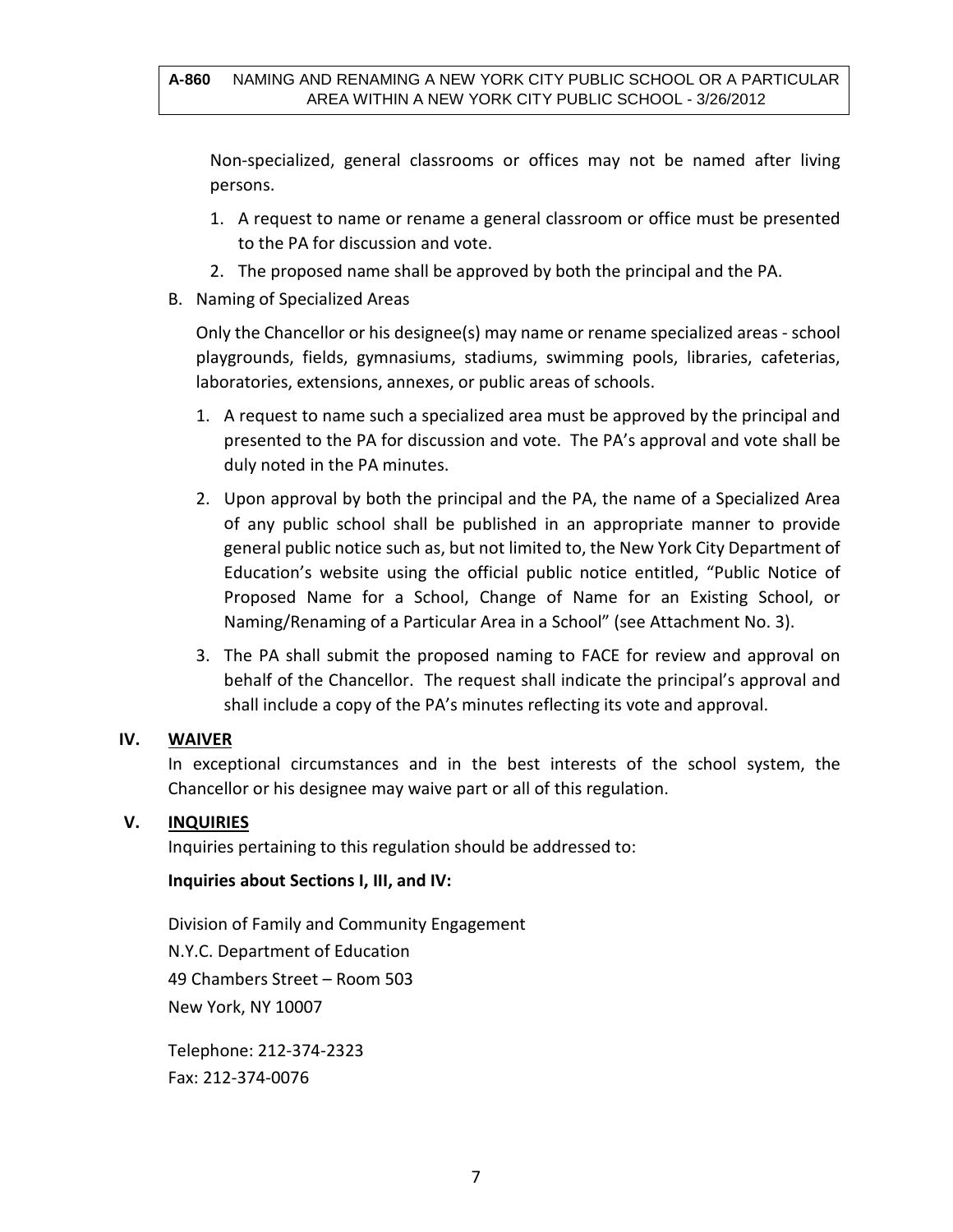### **A-860** NAMING AND RENAMING A NEW YORK CITY PUBLIC SCHOOL OR A PARTICULAR AREA WITHIN A NEW YORK CITY PUBLIC SCHOOL - 3/26/2012

Office of Student Enrollment N.Y.C. Department of Education 52 Chambers Street – Room 415 New York, NY 10007

Telephone: 212-374-5426 Fax: 212-374-5568

## **Inquiries about Section II:**

Office of Strategic Partnerships Attn: Naming Committee N.Y.C. Department of Education 52 Chambers Street – Room 305 New York, NY 10007

Telephone: 212-374-2874 Fax: 212-374-5571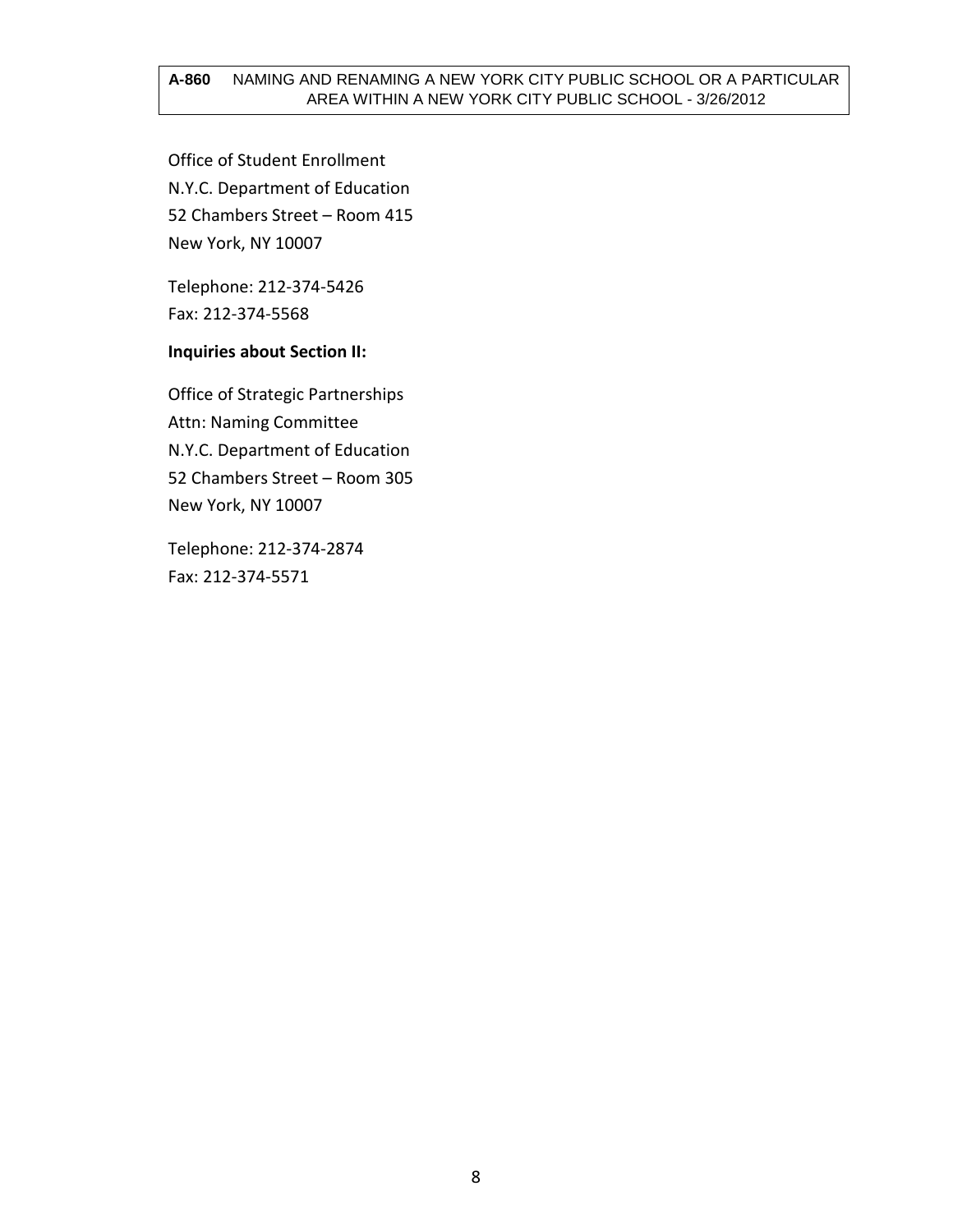

#### **REQUEST TO NAME A SCHOOL OR TO CHANGE THE NAME OF AN EXISTING SCHOOL**

#### PLEASE TYPE OR PRINT LEGIBLY

#### **Region, District, or Program Designation:**

**INSTRUCTIONS:** For schools under the jurisdiction of a community school district, please complete and submit this form to the Division of Family and Community Engagement (FACE), NYC Department of Education, 49 Chambers Street, Room 503, New York, NY 10007 (fax 212-374-0076). For schools **not** under the jurisdiction of a community school district, please complete and submit this form to the Office of Student Enrollment (OSE), NYC Department of Education, 52 Chambers Street, Room 415, New York, NY 10007 (fax 212-374-5568).

After consultation with the Parent Association or Parent-Teacher Association, we hereby submit a request

that \_\_\_\_\_\_\_\_\_\_\_\_\_\_\_\_\_\_ be officially named \_\_\_\_\_\_\_\_\_\_\_\_\_\_\_\_\_\_\_\_\_\_\_\_\_\_\_\_\_\_\_\_\_\_\_\_\_\_\_\_\_\_\_\_\_\_\_

This request is for **one** of the following (check appropriate box):

\_\_\_\_\_\_\_\_\_\_\_\_\_\_\_\_\_\_\_\_\_\_\_\_\_\_\_\_\_\_\_\_\_\_\_\_\_\_\_\_\_\_\_\_\_\_\_\_\_\_

- $\Box$  A new school located at:
- $\Box$  An existing school which had not been named previously.

\_\_\_\_\_\_\_\_\_\_\_\_\_\_\_\_\_\_\_\_\_\_\_\_\_\_\_\_\_\_\_

\_\_\_\_\_\_\_\_\_\_\_\_\_\_\_\_\_\_\_\_\_\_\_\_\_\_\_\_\_\_\_\_\_\_\_\_\_\_\_\_\_\_\_\_\_\_\_\_\_\_\_\_\_\_

 $\square$  The renaming of an existing school. Please complete the following:

\_\_\_\_\_\_\_\_\_\_\_\_\_\_\_\_\_\_\_\_\_\_\_\_\_\_\_\_\_\_\_\_\_\_\_\_\_\_\_\_\_\_\_\_\_\_\_\_\_\_\_\_\_\_

- (a) What was the prior official name?
- (b) In what year did the school receive its previous name?
- $\Box$  A specialized area in a school such as the playground, fields, or gymnasium. Identify the area:

\_\_\_\_\_\_\_\_\_\_\_\_\_\_\_\_\_\_\_\_\_\_\_\_\_\_\_\_\_\_\_\_\_\_\_\_\_\_\_\_\_\_\_\_\_\_\_

#### *Please attach the following*:

1. If a school is to be named for a deceased person, attach written permission from the next of kin. If a name change request involves a school already named after a deceased person, attach comments received from the next of kin of the name to be replaced. If no comments have been received, attach a statement of the efforts made to contact the next of kin.

\_\_\_\_\_\_\_\_\_\_\_\_\_\_\_\_\_\_\_\_\_\_\_\_\_\_\_\_\_\_\_\_\_\_\_\_\_\_\_\_\_\_\_\_\_\_\_\_\_\_\_\_\_\_\_\_\_\_\_\_\_\_\_\_\_

- 2. A brief statement describing how the deceased person whose name is being submitted is identified with the school or the area in which the school is located.
- 3. For schools under the jurisdiction of the community school district, please: a) include a copy of the minutes indicating the PA's approval and vote; b) indicate the superintendent's recommendation; and c) include a certified copy of community education council minutes reflecting a vote on whether to support the proposed name.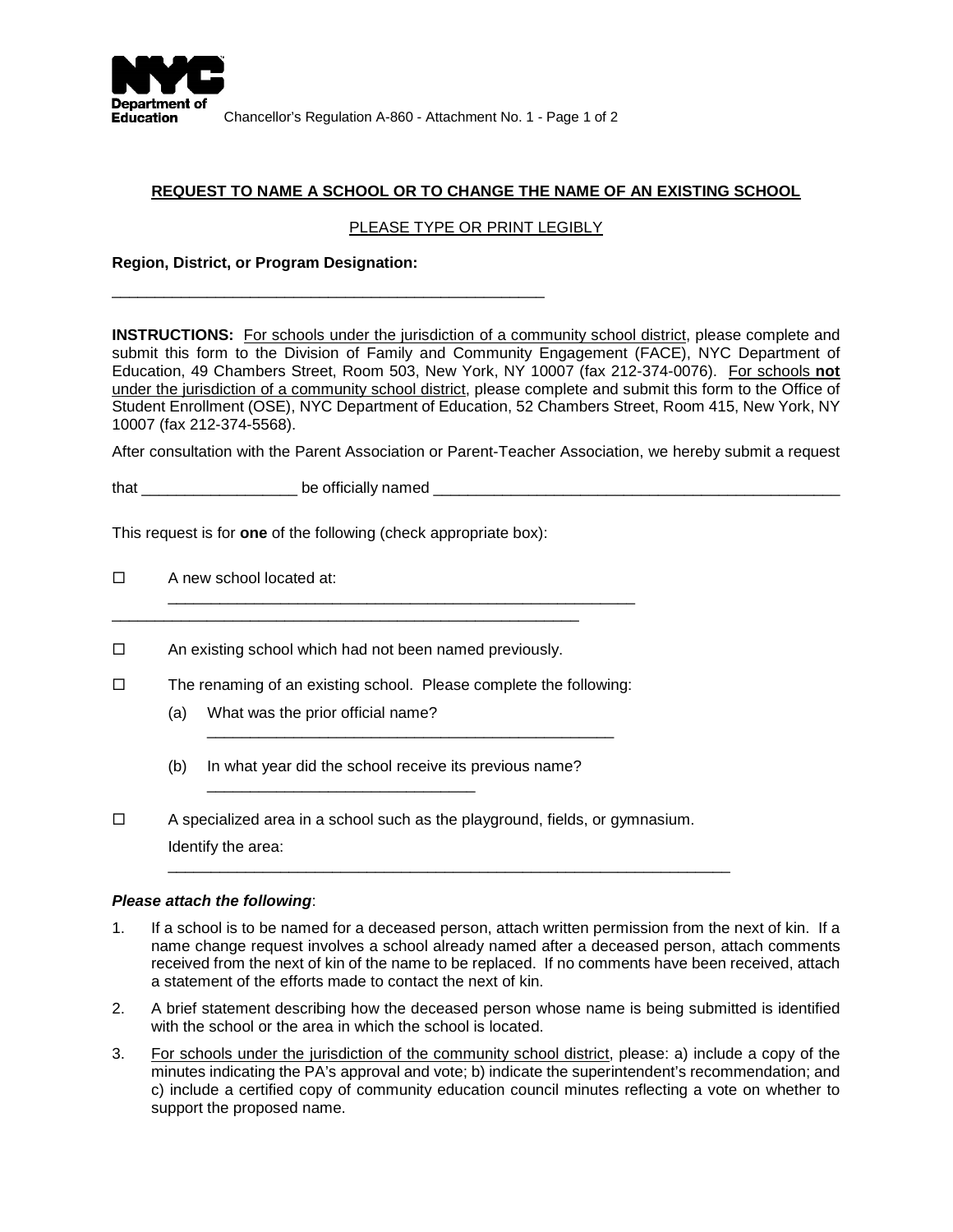

Chancellor's Regulation A-860 - Attachment No. 1 - Page 2 of 2

4. For schools not under the jurisdiction of a community school district, please: a) indicate the principal's approval; b) include a copy of the minutes indicating the approval and vote of the PA; and c) indicate the superintendent's recommendation.

| <b>Submitted by:</b>                                                                                                                                                                                                                |  |
|-------------------------------------------------------------------------------------------------------------------------------------------------------------------------------------------------------------------------------------|--|
|                                                                                                                                                                                                                                     |  |
|                                                                                                                                                                                                                                     |  |
|                                                                                                                                                                                                                                     |  |
| <b>APPROVAL:</b> (for the) Chancellor Date (and the contract of the contract of the chancellor Date of the contract of the contract of the contract of the contract of the contract of the contract of the contract of the contract |  |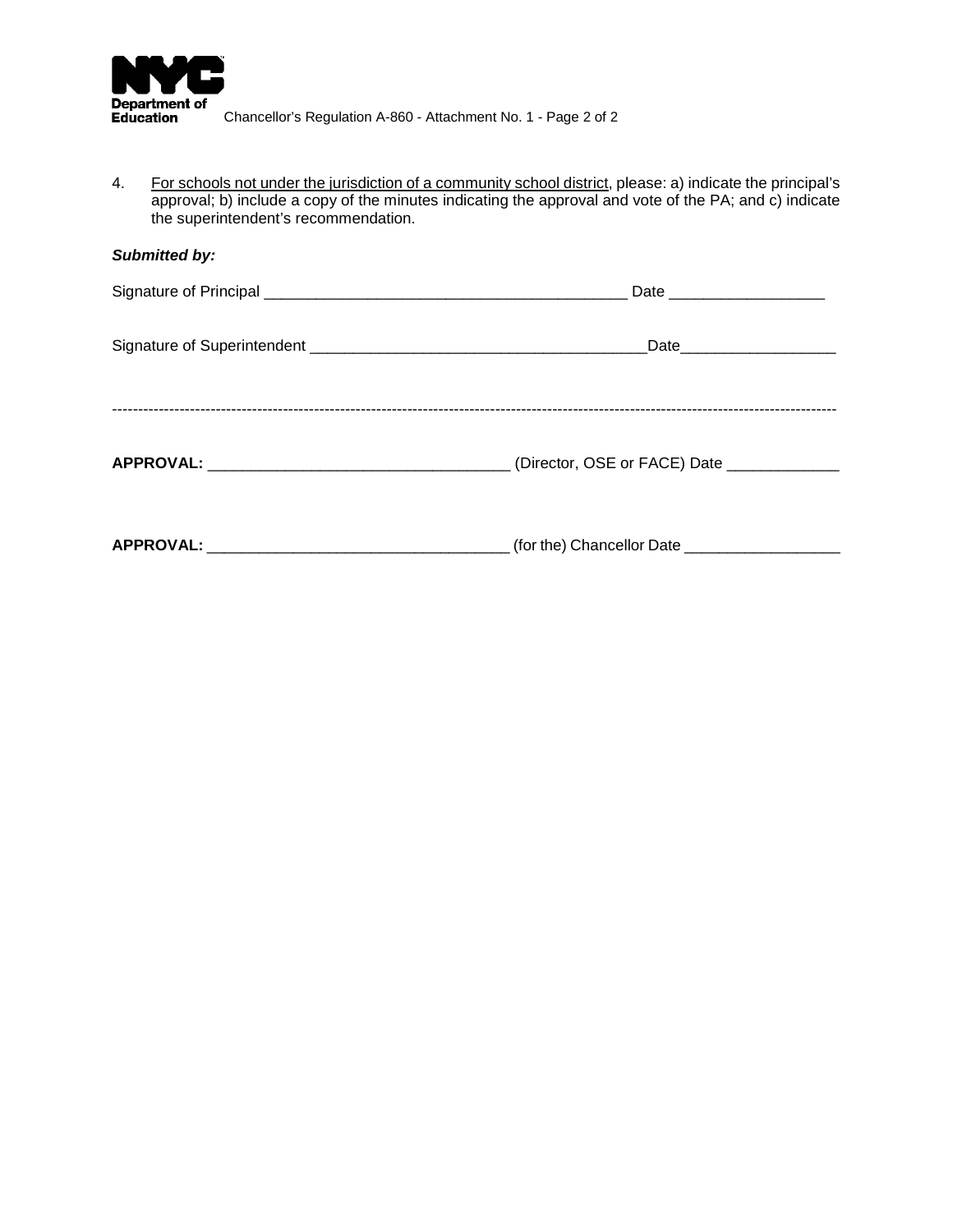

#### **REQUEST TO NAME A DESIGNATED AREA OF A SCHOOL FOR A DONOR OR GRANTOR**

#### PLEASE TYPE OR PRINT LEGIBLY

#### **Region, District, or Program Designation:** \_\_\_\_\_\_\_\_\_\_\_\_\_\_\_\_\_\_\_\_\_\_\_\_\_\_\_\_\_\_\_\_\_\_\_\_\_\_\_\_\_\_\_\_\_\_\_\_\_\_

**INSTRUCTIONS:** Please complete and submit this form to the Office of Strategic Partnerships, Attn: Naming Committee, NYC Department of Education, 52 Chambers Street, Room 305, New York, NY 10007 (fax 212-374-5571).

After consultation with the Parent Association or Parent-Teacher Association, we hereby submit a request that  $\alpha$  (designated area of the school)

be named the \_\_\_\_\_\_\_\_\_\_\_\_\_\_\_\_\_\_\_\_\_\_\_\_\_\_\_\_\_\_\_\_\_\_\_\_\_\_\_\_\_\_\_\_\_\_(honorific name of designated area)

Name and Address of School:

This request is for **one** of the following (mark appropriate box):

- $\Box$  A new designated area of a  $\Box$  new or  $\Box$  existing school (mark appropriate box).
- $\Box$  An existing designated area which had not been previously named in an existing school.

\_\_\_\_\_\_\_\_\_\_\_\_\_\_\_\_\_\_\_\_\_\_\_\_\_\_\_\_\_\_\_\_\_\_\_\_\_\_\_\_\_\_\_\_\_\_\_\_\_\_\_\_\_\_\_\_\_\_\_\_\_\_\_\_\_\_\_\_\_\_\_\_\_\_\_\_\_\_

- $\Box$  The renaming of a designated area of an existing school. Please complete the following: (a) What was the prior name?
	- (b) In what year did the designated area receive its previous name?

#### *Please attach the following*:

- 1. A written statement describing the following: (a) the nature and amount of the grant/donation; (b) the name(s) and address(es) of the source(s) of the grant/donation; and (c) the nature and extent of improvement(s) to a designated area and/or other portion(s) of the school.
- 2. Copies of the following: (a) minutes of the meeting of the Parents Association or Parent-Teacher Association at which the proposed naming or renaming was discussed; (b) comments received from the local community; and (c) a statement about the publication of the naming.

#### *Submitted by:*

| Date |  |
|------|--|
|      |  |
| Date |  |
| Date |  |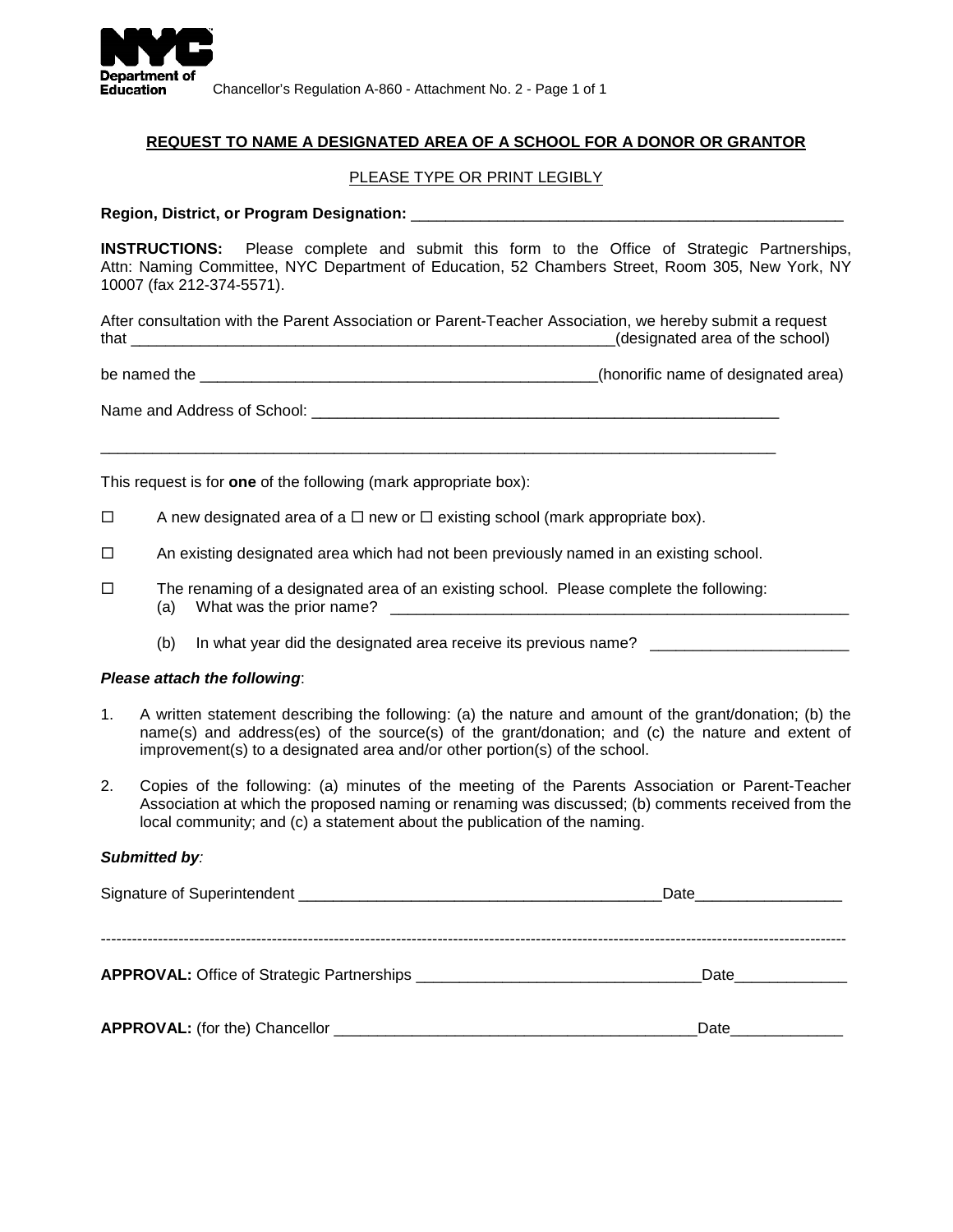

#### **PUBLIC NOTICE OF PROPOSED NAME FOR A SCHOOL, CHANGE OF NAME FOR AN EXISTING SCHOOL, OR NAMING/RENAMING OF A PARTICULAR AREA IN A SCHOOL**

#### PLEASE TYPE OR PRINT LEGIBLY

#### **Region, District or Program Designation:** \_\_\_\_\_\_\_\_\_\_\_\_\_\_\_\_\_\_\_\_\_\_\_\_\_\_\_\_\_\_\_\_\_\_\_\_\_\_\_\_\_\_\_\_\_\_\_\_\_

**INSTRUCTIONS:** For schools under the jurisdiction of a community school district, please complete and send this form to the Division of Family and Community Engagement (FACE). NYC Department of Education, 49 Chambers Street, Room 503, New York, NY 10007 (fax 212-374-0076). For schools **not** under the jurisdiction of a community school district, please complete and send this form to the Office of Student Enrollment (OSE), NYC Department of Education, 52 Chambers Street, Room 415, New York, NY 10007 (fax 212-374-5568).

**PLEASE TAKE NOTICE** that after consultation with the Parent Association or Parent-Teacher Association, the following is hereby proposed (mark the appropriate box and enter information in that box *only*):

- $\Box$  A new school or  $\Box$  An existing school which has had a number but no previous name.
- $\Box$  The renaming of an existing school. Please complete the following:
	- (a) What was the prior official name? \_\_\_\_\_\_\_\_\_\_\_\_\_\_\_\_\_\_\_\_\_\_\_\_\_\_\_\_\_\_\_\_\_\_\_\_\_\_\_\_\_\_\_\_\_

(b) In what year did the school receive its previous name?

- (c**)** School address: \_\_\_\_\_\_\_\_\_\_\_\_\_\_\_\_\_\_\_\_\_\_\_\_\_\_\_\_\_\_\_\_\_\_\_\_\_\_\_\_\_\_\_\_\_\_\_\_\_\_\_\_\_\_\_\_\_\_\_
- $(d)$  School type: (primary, elementary, middle, intermediate, junior/senior high, special ed, *etc*.)
- $\Box$  The naming or renaming of a particular area in a school. Please complete the following:
	- (a) Is the naming/renaming of a particular area for a  $\Box$  grantor/donor?
	- (b) Is the naming/renaming for a  $\Box$  deceased person who has been found to have made extraordinary, long-lasting contributions to the school?
	- (c) What was the prior official name?  $(N/A \Box)$
	- (d) In what year did the area receive its previous name? ( $N/A \Box$ )

#### *Please attach the following*:

1. **Naming for Deceased Person:** (a) written permission from next of kin. If the name change request involves a prior name of a deceased person, attach comments received from the next of kin. If no comments have been received, attach statement of efforts made to contact next of kin; (b) brief statement describing how deceased person whose name is being submitted is identified with the school or the community in which the school is located; (c) minutes of the Parents Association or Parent-Teacher Association meeting at which proposed naming or renaming was discussed; (d) if proposed name is for entire school, a certified copy of Community Education Council minutes